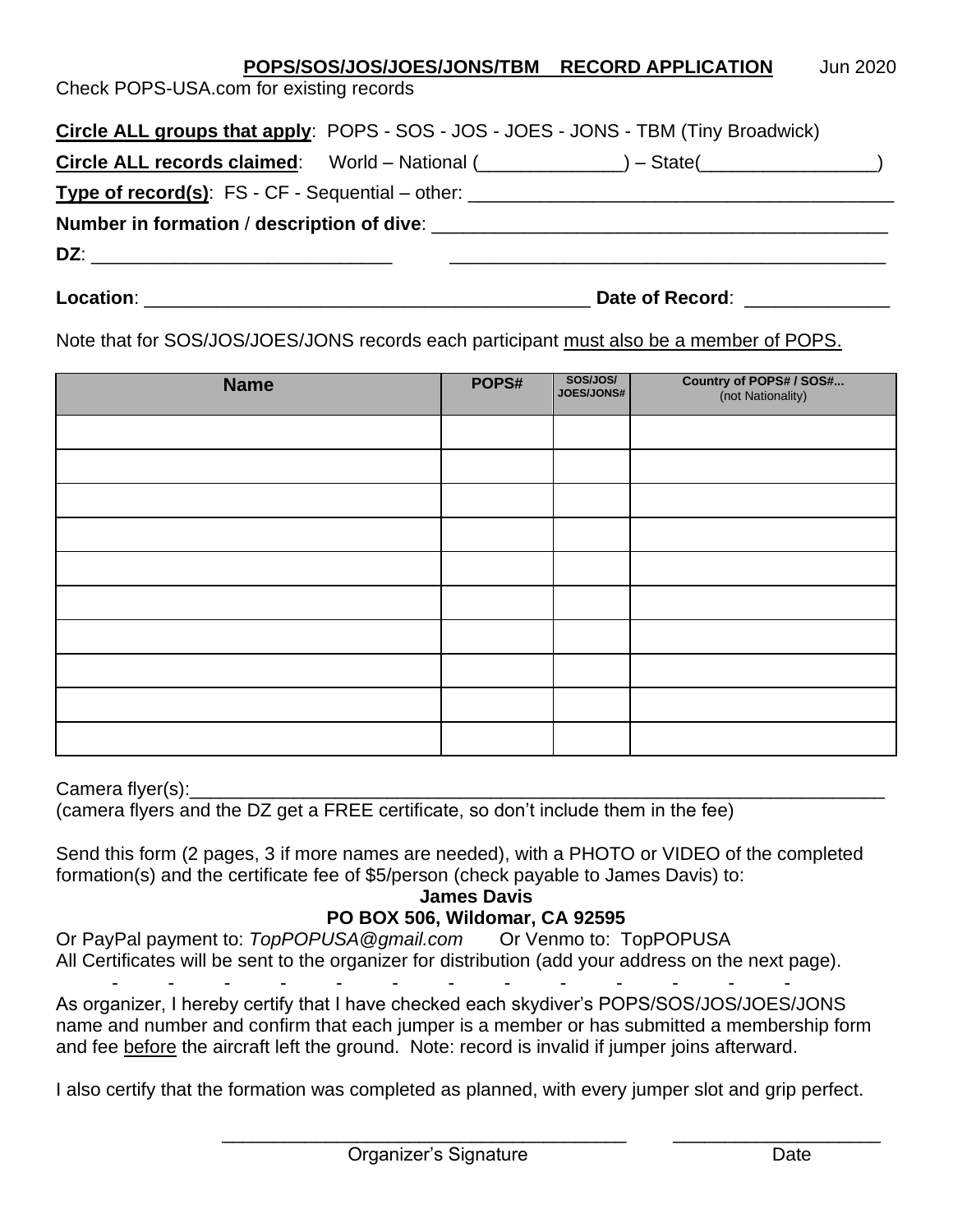Organizer's information, where the certificates will be sent to:

| (or your country's<br>format) |        |  |
|-------------------------------|--------|--|
|                               | E-mail |  |

### **LOAD ORGANIZER INSTRUCTIONS AND RECORD REQUIREMENTS**

--All jumpers must be a registered member of POPS before the jump is made. If there is a question about the membership, you should collect the POPS membership fee and an application. If it is later determined that the person is already a member you can refund their money. If the record jump is for SOS, JOS, JOES,or JONS, the jumper must be a current member of that organization AND a current member of POPS. All female records (TBM) can be set in any category.

--There is no minimum number of jumpers required on any record; i.e. it can be as small as a two-way or as large as anything you can accomplish.

--By checking the website: pops-usa.com, you can determine if there is already a record in your area or if there is one to beat. To best an existing record it is necessary to make it larger - or, in the case of sequential, turn more points OR make it larger.

--You can claim a record for your State, country (National), or a World record. This program is international.

--All record jumps must be accomplished exactly as dirt dived with all grips as practiced.

--Photos or video must be submitted to the Records Administrator that show the dive or points were done as planned. Camera flyers should be advised to take photos/video from an angle so that the grips are clearly visible. The organizer is responsible to certify that the dive was done as planned.

--The organizer will collect a certificate fee of \$5.00 per record-holder and send a check, payable to James Davis, for the full amount (PayPal also accepted), along with the photos/video and completed application, to:

James Davis PO Box 506, Wildomar, CA, 92595

#### PayPal to: TopPOPUSA@gmail.com

The certificates will be returned to the organizer who will ensure that each new record-holder receives their copy. Certificates for the DZ and camera flyers are free – the organizer should list those names on the application.

--The organizer is encouraged to send an article with high-resolution photos to 'Parachutists Magazine' and/or other publications, in a timely manner.

#### SEQUENTIAL RECORDS;

#### For formations of 40 jumpers or fewer:

--30% of the jumpers must release their grips and re-grip a different appendage (arm, leg, etc.), from point to point. Always 'round-up' when calculating the percentage. All jumpers must be linked. Simultaneous separation during transition is not required.

## For formations of 41 jumpers or more:

--30% of the jumpers must release their grips and re-grip a different appendage (arm, leg, etc.), from point to point. Piece moves in groups of two, three or four are allowed. Each person in a piece that moves will be counted towards